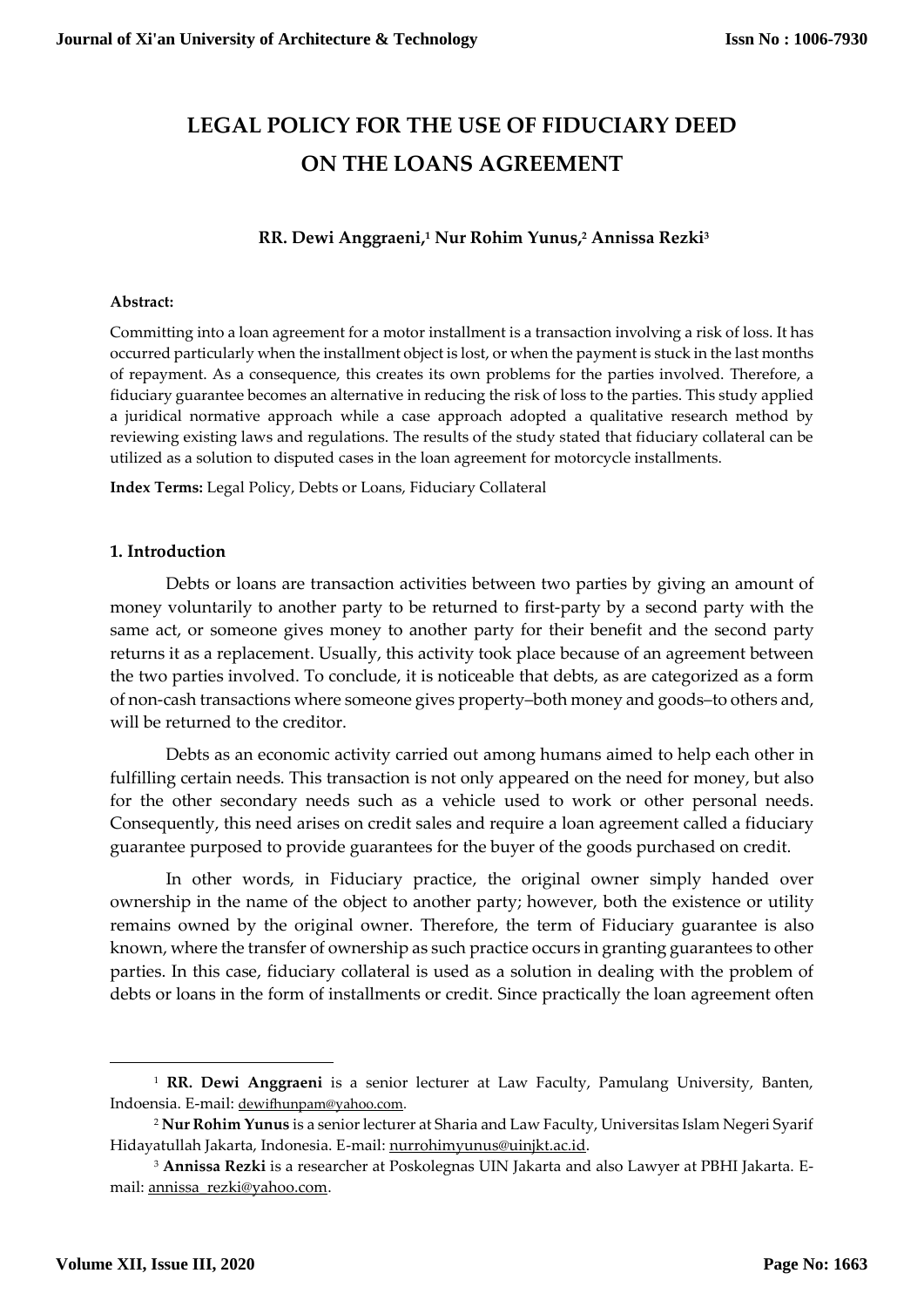ended with a loss to one party. Thus, this transaction requires binding collateral between the two parties.

From the discussion above, several questions emerge which become the focus of this research, namely: how is the legal policy on the use of fiduciary deeds in the loan agreement? How was the solution to reduce the risk of loss for those who lost a motorcycle in credit sale?

# **2. Research Methodology**

This legal study applied a normative legal approach and a case approach. The legal approach is carried out by reviewing Law number 42 of 1999 concerning Fiduciary Guarantees, while the case approach is accomplished by examining the settlement of cases of motorcycle credit guarantees. This approach is used to figure out the principles of guarantees in the fiduciary deed laws and its implementation in Indonesia. This study aimed to collect, explain, systematize, analyze, interpret and assess positive legal norms related to the use of fiduciary deeds in the loan agreement. This research used both primary data in the form of Law Number 42 of 1999 and secondary data obtained from library research which includes literature on the principles of agreements in the loan transaction. The collected data, both primary and secondary, are then analyzed using qualitative descriptive methods.

# **3. Results and Discussions**

# **a. Basic Term of Fiduciary**

Fiduciary is a term that has long been known. [1] The term Fiduciary in Indonesian is the transfer of property rights in a trust, while in Dutch terminology, it is also called the term *fiduciare eigendom overdracht*. Fiduciary comes from the word of *fields* which means trust. Trust means that the guarantor believes that the handover of his property is not intended to actually make the creditor as the owner of the object, and if the fiduciary principle agreement is settled, the collateral will return to the collateral's owner. [2]

The function of fiduciary guarantees, based on Law Number 42 of 1999 concerning fiduciary guarantees, is to meet the legal requirements that can further push national development, to guarantee legal certainty and to provide legal protection for involved parties. Therefore, it is necessary to establish complete provisions regarding the Fiduciary Guarantee, in addition, required to be registered at the Fiduciary Registration Office.

Law Number 42 of 1999 concerning Fiduciary Guarantee mentioned that Fiduciary is the transfer of ownership rights of an object on the basis of trust provided that the object in which ownership rights are transferred remains in the control of the owner. Fiduciary Collateral is a guaranteed right for movable objects, both tangible and intangible and immovable objects, especially for buildings which cannot be burdened mortgage rights. As referred to in Law Number 4 of 1996 concerning Mortgage Rights which remain in the possession of Fiduciary Givers, as collateral for the payment of certain debts that give priority to the Fiduciary Recipient over other creditors.

The general explanation of the Fiduciary Guarantee in the legislation as follows:

*Firstly*; Loan activities, with the use of mortgage rights or collateral rights, have been regulated in Act Number 4 of 1996 concerning Mortgage Rights which becomes the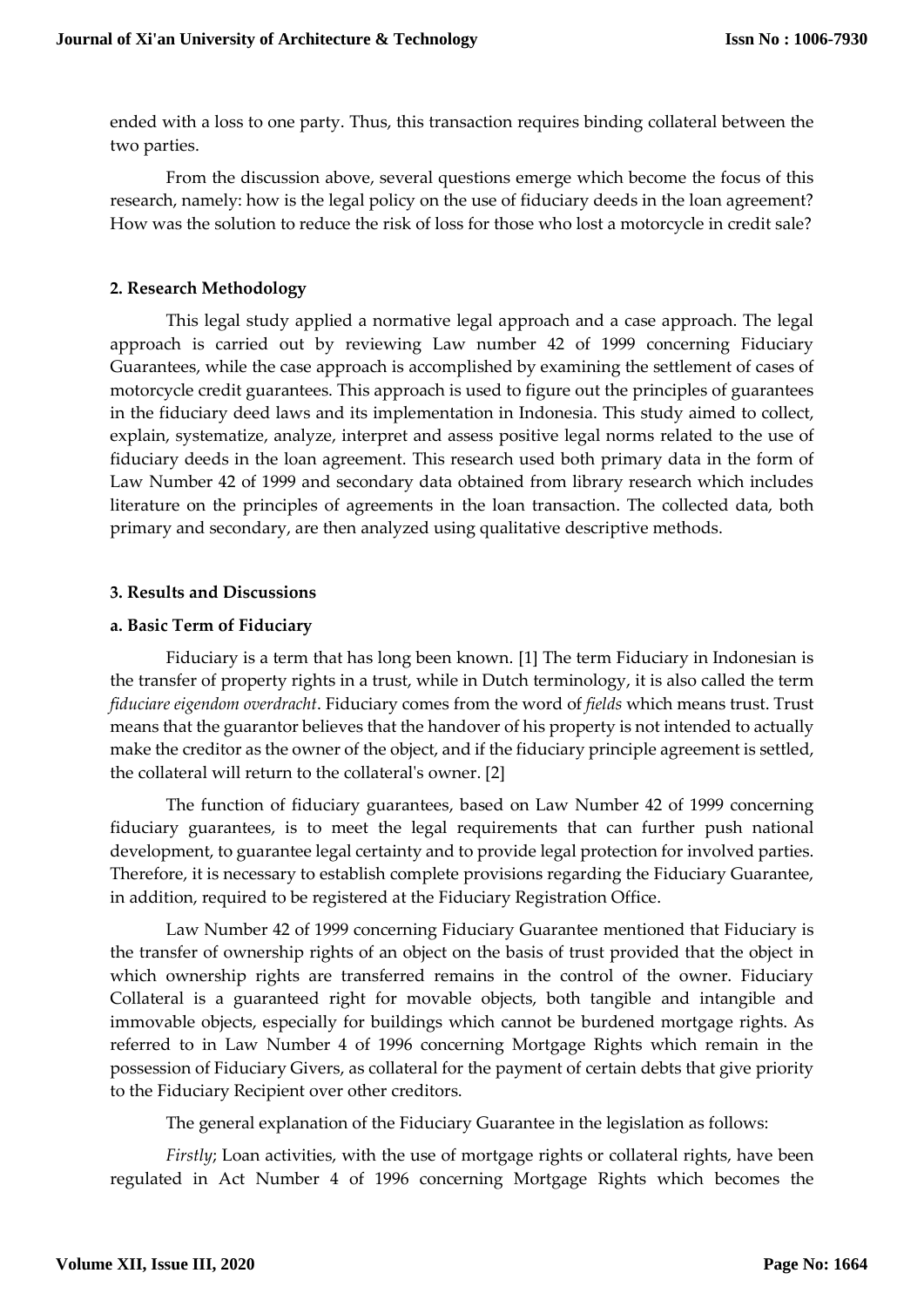implementation of Article 51 of Law Number 5 of 1960 concerning Basic Agrarian Laws, and at the same time used as a substitute for institutions Mortgage on land and *credietverband*. In addition, other collateral rights that are widely adopt at this time are Pawn, Mortgage other than land, and Fiduciary Collateral. The provision of the law governing Fiduciary Security is the provision of Article 15 of Law Number 4 of 1992 concerning Housing and Settlements. Among these arrangements, the regulation of houses built on land owned by other parties can be burdened with Fiduciary Guarantees. [3]

*Secondly*; This law is intended to accommodate the needs of the community regarding the regulation of Fiduciary Assurance as a means to assist business activities and to provide legal certainty to the parties concerned.

It was explained that the Fiduciary guarantee made it easy to use, especially for the Fiduciary Giver. On the contrary, since the Fiduciary Deeds are not registered, it does not guarantee the interests of fiduciary recipient. The Fiduciary Giver makes it possible to guarantee objects which have been burdened with fiduciary to other parties without the known by the Fiduciary Recipient.

Before this law was formed, generally, the Fiduciary Guarantee were in the form of movable objects consisting of objects in inventory, merchandise, accounts receivable, machine tools, and motocycle. Therefore, in order to meet the evolving needs of the community, according to the law, Fiduciary Security objects are given a broad understanding, namely tangible and intangible movable objects, and immovable objects that cannot be burdened with mortgage rights as referred to in the Act Law Number 4 of 1996 concerning Mortgage Rights.

This law regulates the registration of Fiduciary Guarantees in order to provide legal certainty to interested parties and the registration of Fiduciary Assurances gives preferential rights to Fiduciary Recipients of other creditors. Since the Fiduciary Collateral grants the right to the Fiduciary Giver to take possession of the object which is the object of the Fiduciary Guarantee based on trust, it is hoped that the registration system regulated in this law can provide guarantees to the Fiduciary Recipient and those who have an interest in the object.

# **b. Agreement on Buying and Selling** *(Das Solen)*

In fulfilling the debt, the levels of execution and bankruptcy among creditors are not the same. Concurrent creditors have a lower position than preferred creditors. Concurrent creditors only have individual rights *(personlijk)* at the same level with others without having a position to prioritize fulfillment. In addition to the concurrent creditors, there are also preferred creditors which fulfillment of the receivables takes precedence *(voorrang)* than other receivables, because they have preference rights. According to the provisions of Article 1133 of the Civil Code, creditors holding mortgages, pawn, including fiduciaries and privileges have a higher position and take precedence over other debts. The right to take precedence arises because of two roads, namely: [4] 1). Because of deliberately agreed in advance that the creditors' debts will take precedence over other receivables, for instance on mortgages, pawns and fiduciaries. 2). Because it has determined by law. This right is only counted since the fiduciary guarantee registration applicant registers the object at the Fiduciary Registration Office (*KPF*) and will not be deleted due to bankruptcy and/or liquidation of the Fiduciary Giver. [5]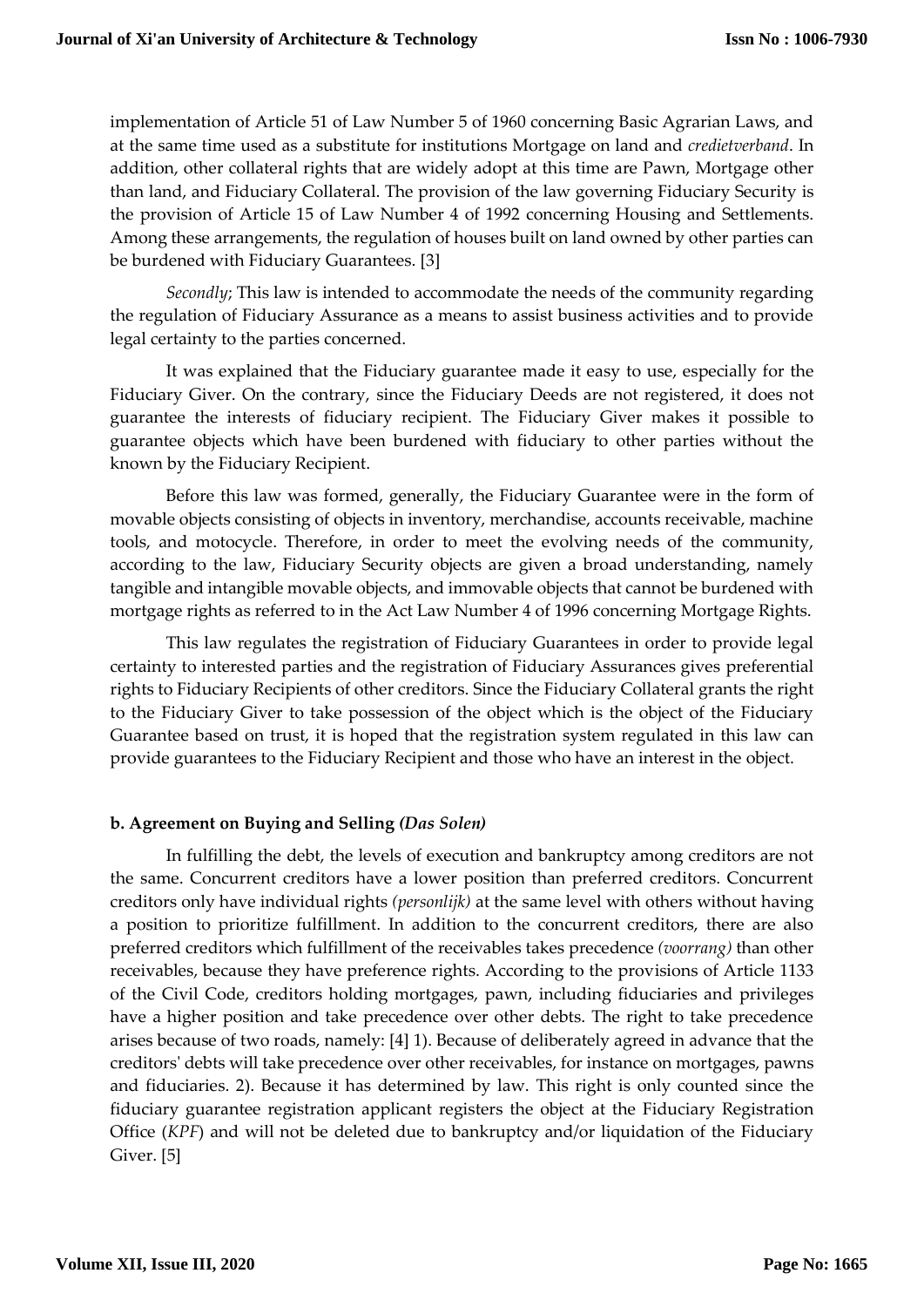What consumers don't understand in buying and selling with leasing is the terms of the lease. Essentially, someone who buys a vehicle on credit through leasing has rented his vehicle, and every month he has to pay the rent, hence, when he is in arrears despite remaining three months, his vehicle must be taken by the creditor. This is an unfair regulation for consumers, since the consumer has paid a specified down payment, but then when he is in arrears in the middle of payment although the vehicle is almost paid off, less than two months or a month, without tolerance the vehicle is taken back by the creditor. [6]

The implementation of fiduciary before the enactment of the Fiduciary Guarantee Act is distinction from the current condition, because in the old rules the imposition of fiduciary guarantees was carried out with a deed under the hand, and that was still allowed. [7] In contrast, today, registration of fiduciary guarantees absolutely must be carried out based on a Fiduciary Deed of Guarantee made by a Notary. The reasons for the Fiduciary Guarantee Law stipulate the form of a fiduciary guarantee agreement with a notarial deed are; *First*, the notarial deed is an authentic deed, consequently, it has a perfect proofing power. What is meant by an authentic deed is a deed in the form determined by law, made before an authorized public official, and made in an area where the general official is authorized (Article 1868 of the Civil Code); *second*, because of the fiduciary collateral objects in general are movable objects; and third, because of the law which prohibited re-fiduciary. [8]

The obligation to register a Fiduciary Guarantee Item which in accordance to the provisions in Article 11 paragraph (1) of the Fiduciary Guarantee Law states that, objects burdened with a Fiduciary Guarantee must be registered and is carried out at the domicile of the Fiduciary Giver, and registration includes objects, both inside and outside the territory of the Republic of Indonesia to fulfill the principle of publicity, as well as a guarantee of certainty to other creditors regarding objects that have been burdened with Guarantees Fiduciary

To register for a Fiduciary Guarantee, it is necessary to meet the requirements which in tone with article 12 of the Fiduciary Security Law, those are: [3] 1). Application letter for registration of Fiduciary Guarantee is submitted to the Minister of Law and Human Rights; 2). Copy of Notarial Deed; 3). Power of attorney or delegation of authority or representative by attaching a Fiduciary guarantee statement; and 4). Proof of payment of non-tax state revenue.

The registration of a Fiduciary Guarantee Certificate begins with an application submitted to the Minister of Law and Human Rights of the Republic of Indonesia through the Fiduciary Registration Office in the fiduciary giver's place of residence written in Indonesian language by the fiduciary recipient, proxy or representative, by attaching a statement of Fiduciary Guarantee Registration and filling in the form and the contents are determined by Attachment to the Decree of the Minister of Law and Human Rights of the Republic of Indonesia Number M01.UM.01.06 Year 2000, the contents of which are:

- a. The identity of the giver and the recipient which includes: (1). Full name; (2). Residence/domicile; and (3) Occupation.
- b. Date and number of the Fiduciary Guarantee deed, name, and domicile of the Notary that contains the Fiduciary Guarantee deed.
- c. The data of the main agreement is about the type of agreement and debt guaranteed by the fiduciary.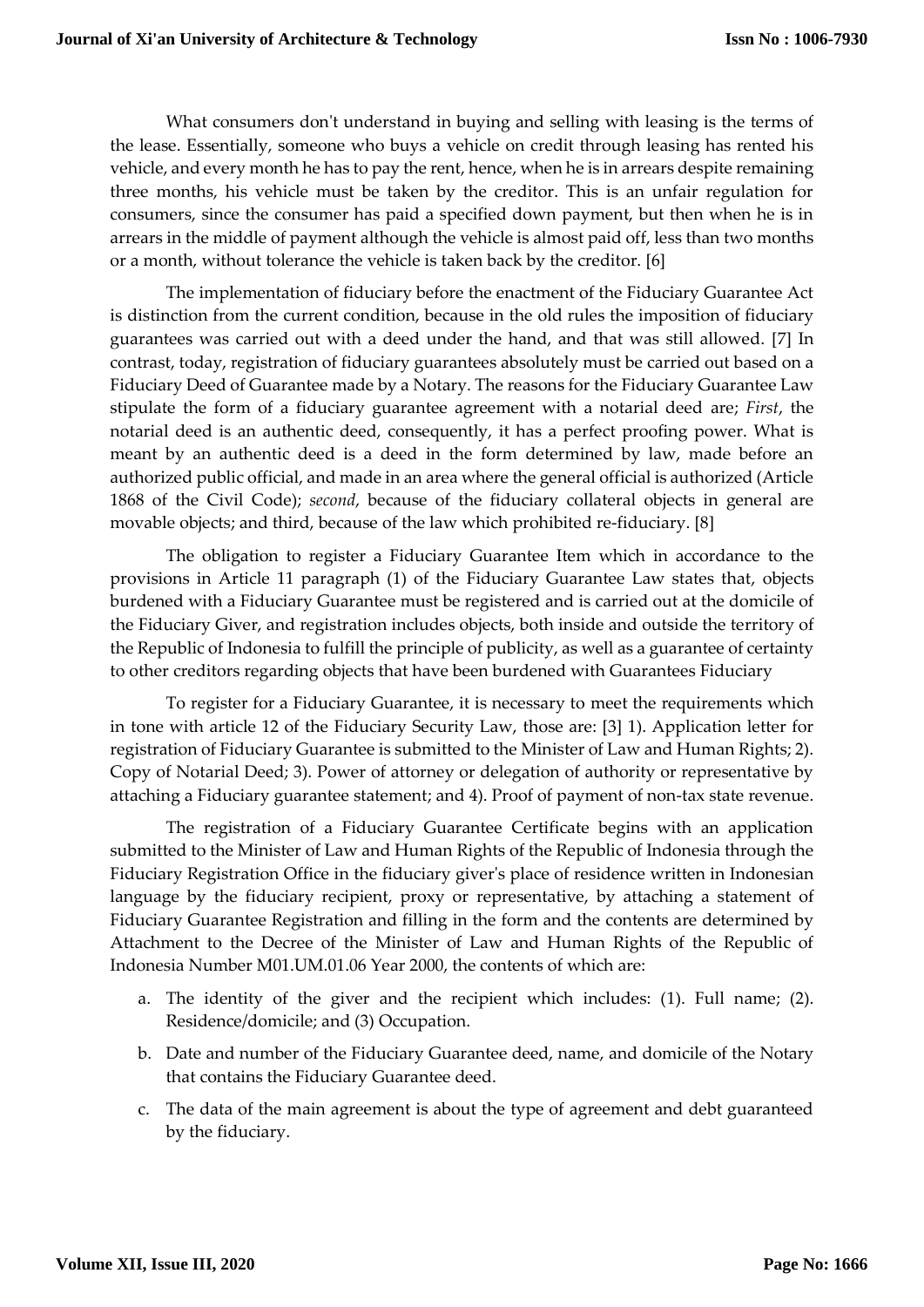- d. A description of the object of the Fiduciary Guarantee (See explanation of Article 6 of Law Number 42 the Year 1999).
- e. Guarantor Value.
- f. The value of the object of the Fiduciary Guarantee.

Furthermore, the Fiduciary Registration Office records the Fiduciary Guarantee in the Fiduciary Register Book on the same date of registration time. According to the existing registration, the Fiduciary Registration Office issues and submits a Fiduciary guarantee certificate to the Fiduciary Recipient on the same date as the date of receipt of the application for registration. The Fiduciary Guarantee Certificate, which becomes a copy of the Fiduciary Register, was issued on the same date as the printing date of the Fiduciary Guarantee in the Fiduciary Register.

The contents of the Fiduciary Guarantee certificate, in accordance with article 15 of the Fiduciary Security Law, contained the words "For the Sake of Justice Based on a Godhead." This Fiduciary Guarantee Certificate has the same executive power as a court decision that has permanent legal force. If the debtor fails to promise, the Fiduciary Recipient has the right to sell the object of the Fiduciary Guarantee at his own authority. In the mentioned provisions, what is meant by "Executive Power"? is that the action can be directly implemented without going through a court of law and is final and binding on the parties to implement the decision?

One of the features of the Fiduciary Guarantee is the ease of implementing the execution if the Fiduciary Giver fails the promise. Therefore, in this law, it is necessary to specifically regulate the execution of the Fiduciary Guarantee through the executing Agency. In the condition of a change in the Fiduciary Guarantee certificate, article 16 of the fiduciary guarantee law regulates the amendment to the Fiduciary Guarantee certificate, as follows:

- a. If there is a change regarding the things listed in the Fiduciary Guarantee certificate, the Fiduciary Recipient must submit a request for registration of the change to the Fiduciary Registration Office.
- b. The Fiduciary Registration Office, on the same day as the date of receipt of the request for amendment, records the changes in the Fiduciary Register book and issues a Statement of Amendment that is an inseparable part of the Fiduciary Guarantee Certificate. In implementing changes to the matters contained in the Fiduciary Guarantee, a Certificate must be notified to the parties. This change does not require a notarial deed in the context of efficiency, in order to meet the needs of the business world.

The interpretation of accounts receivable, as one of the fiduciary security objects in Article 9 of the Fiduciary Security Act, is followed by a sociological interpretation, meaning that the law is determined based on the purpose of making the rule of law and what is to be achieved in society. [9]

# **c. The Case of Losing Motorcycle** *(Das Sein)*

There have been many cases that occurred when someone experienced legal problems because of dealing with the leasing party. For instance, in the case of a lost car with an ongoing installment, whether the buyer is obliged to pay the remaining bills until paid off or not.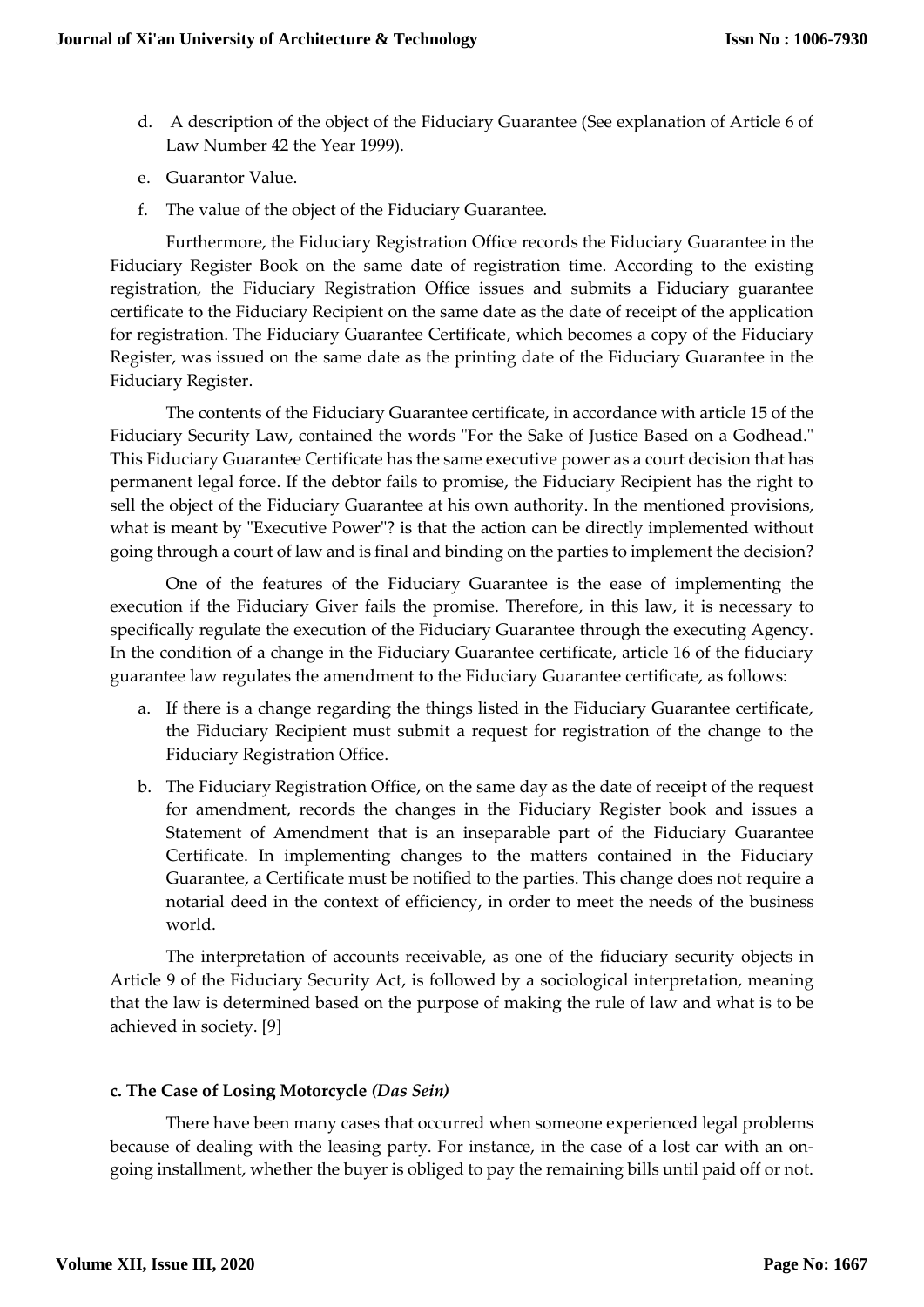This is regulated in the Civil Code that an agreement must meet the provisions of Article 1320 of the Civil Code which stated that, in order to meet a legal agreement, it is necessary to fulfill 4 (four) conditions, namely: [10] 1). Their agreement is binding; 2). The ability to make an engagement; 3). A certain subject matter; and 4). A reason that is not forbidden.

The agreement is considered valid and is fully binding, both for the parties who make it, as long as it does not contradict applicable legal principles, does not violate decency and public order. Hence, in this case, the agreement can be said to be a "law" for each party that binds themselves to the agreement and it is forceful. The meaning of the word "force" is that anyone who binds himself to an agreement must carry out the entire contents of the agreement.

In an agreement, a legal relationship occurs between one party to another party and gives the right to one party to demand something from the other party, while the other party is required to fulfill the demand. The party who has the right to sue is called the party who is in the credit or the creditor, while the party who is obliged to fulfill the demand is called the party who is in debt or the debtor. The thing that can be sued is called "achievement", which according to Article 1234 of the Civil Code can be in the form of 1). Give up an item; 2). Do an action; 3). Not doing an act.

Regarding the sources of an agreement, that the engagement can be born from an agreement or from the law. Therefore, according to the law, an agreement between the buyer and the seller of the car has vanished because the purchased-car has been lost beyond the buyer's fault. Particularly, Article 1381 of the Civil Code governing the deletion of agreements regulating that:

"The agreement was deleted because of payment, because of the offer of cash payment, followed by storage or safekeeping, due to renewal of debt, due to meeting debt or compensation, due to mixed debt, due to debt relief, due to the destruction of the items owed, due to cancellation or cancellation, due to the enactment of a condition cancellation, provided for in Chapter I of this book; and because it is past time, which will be arranged in a chapter itself. "

The destruction of owed goods is regulated in Article 1444 of the Civil Code, namely: "If certain items which become the subject of approval are destroyed, cannot be traded, or lost until it is unknown at all, whether the goods still exist or not, then the agreement is deleted, as long as the item is destroyed or lost beyond the debtor's fault and before he neglects to hand it over. Even if the debtor fails to handover an item that was not previously covered for unforeseen events, the engagement is still deleted. However, the debtor is required to prove the unexpected event as a form of accountability.

Related to this problem, by looking at the legal provisions in the Civil Code, if there is a loss of goods owed by the debtor accidentally, the debtor is not obliged to complete the payment of the installments. However, from the perspective of justice, it will be very detrimental to the creditor, because he will not get anything from the loss of the goods. Thus, today, there has been a developing thought to insure the risk of loss through insurance companies. Insurance companies will carry out risk management for incidents that have been promised to be certified, therefore, it is not surprising that buyers are always offered to pay insurance costs by the creditor when they first take out a vehicle loan. Then, if there is a loss one day, the Insurance will pay the creditor a number of costs, and the creditor can later replace the vehicle with a new vehicle.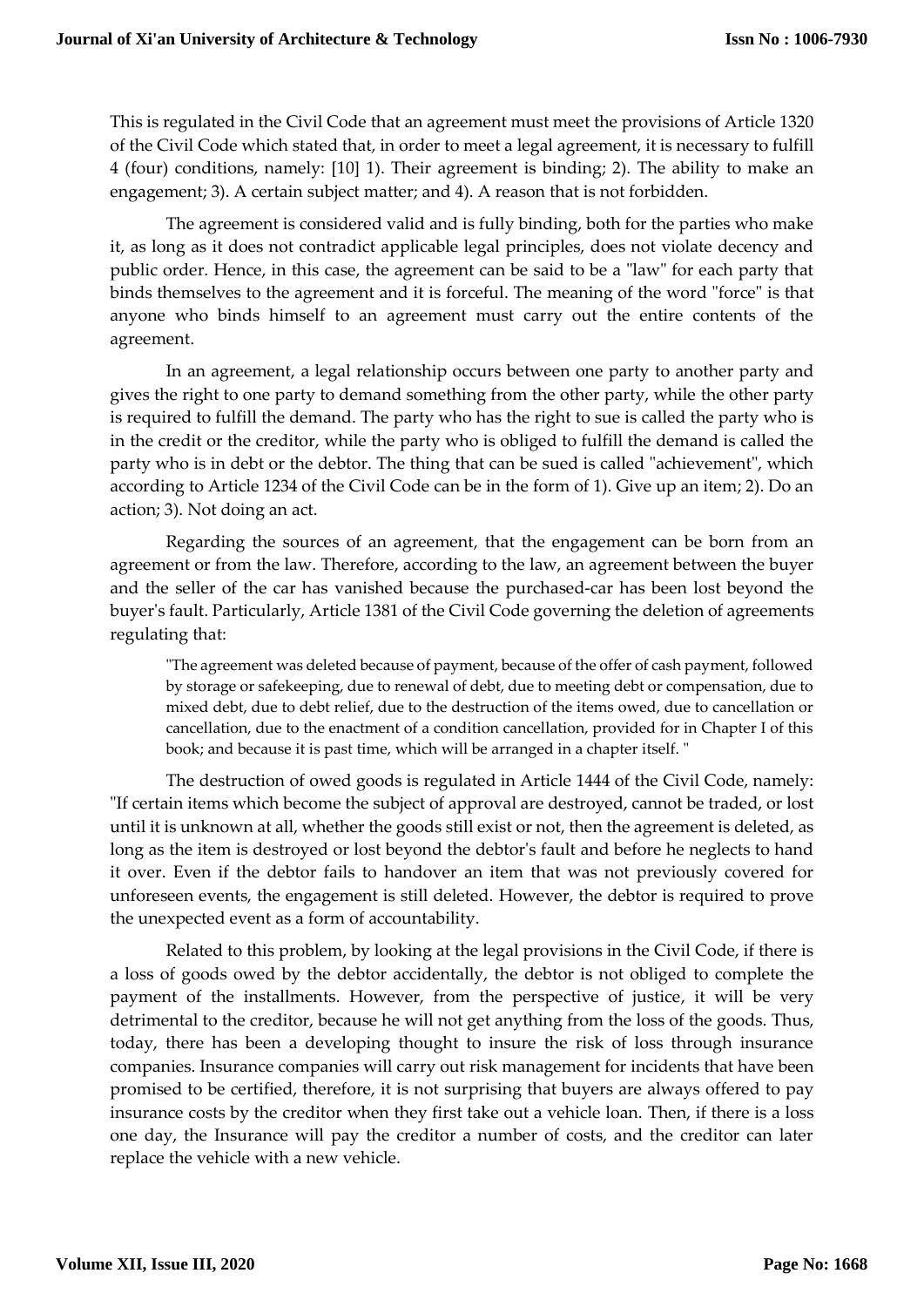In this case, if the right action has been taken because it has reported the loss of the car to the police, then the evidence of the police report can be given to the creditor or the vehicle selling party as proof that the car in installments has been lost through no fault of the car buyer, but was stolen by someone else.

The law also requires debtors to prove unexpected events experienced by debtors to creditors. This case cannot be brought into the criminal law, because in this case. it is purely about the engagement and agreement, in addition to the destruction of the goods owed, it is categorized into civil law. However, it can be added, that the problem of losing the car is under the authority of the police, who will continue the investigation process on the basis of the report made.

# **d. Fiduciary as a Collateral Institution**

From the conflict above, there are problems that result in losses to the debtor and creditor. Therefore, there is a need for collateral as a solution if the repayment of the vehicle installment problems occurred, then the buyer will not be harmed and vice versa. Thus, this is where the role of fiduciary collateral institutions plays a role.

According to Tan Kamelo, the guarantee agency was well known since in Roman society. [11] Likewise in the Indonesian legal system which, according to Tan Kamelo, has a close relationship with the Dutch legal system because of historical links based on the principle of concordance. As well as the Dutch legal system which has a historical linkage with French law derived from Roman law. [12]

The agreement that gave rise to Fiduciary has the following characteristics: [12] a). Between the Fiduciary giver and the Fiduciary recipient, there is a committed relationship that issues the right for the creditor to request the transfer of collateral from the debtor in *constitutum posessorium*; b). The arrangement is purposed to give something because of the debtor hands over an item in a *constitutum posessorium*; c). Engagement in the framework of granting Fiduciary is an *accessory* appointment or an engagement that requires another engagement in the form of debts agreement; d). A Fiduciary Engagement is classified as an agreement with the terms of cancellation, because if the debt is repaid, then the collateral is fiduciary forfeited; e). Fiduciary arrangements are classified as agreements originating from an engagement, namely a fiduciary agreement; f). The Fiduciary Agreement is an agreement which not specifically mentioned in the Civil Code, then this agreement is classified as an anonymous agreement *(Onbenoem De Overeenkomst)*; g). The fiduciary arrangement remains subject to the provisions of the general part of the agreement contained in the Civil Code.

Furthermore, the removal of fiduciary guarantees as provided in article 25 is caused by the following reason, namely: 1). The removal of fiduciary debt guaranteed. 2). Waiver of the fiduciary guarantee by the fiduciary recipient or the destruction of the object which becomes the collateral for the fiduciary object 3). The abolition of the Fiduciary Guarantee must be notified in writing to the Fiduciary Registration Office no more than 7 days after the abolition. 4). Attachment of supporting documents are; a). Application by the fiduciary recipient, proxy or representative to the Fiduciary Registration Office at the place of the fiduciary grantor; b). Original Fiduciary Guarantee Certificate; c). The Fiduciary Registration Office deleted the records of Fiduciary Guarantee from the Fiduciary Registration Book; d). The Fiduciary Registration Office issues a certificate stating that the relevant Fiduciary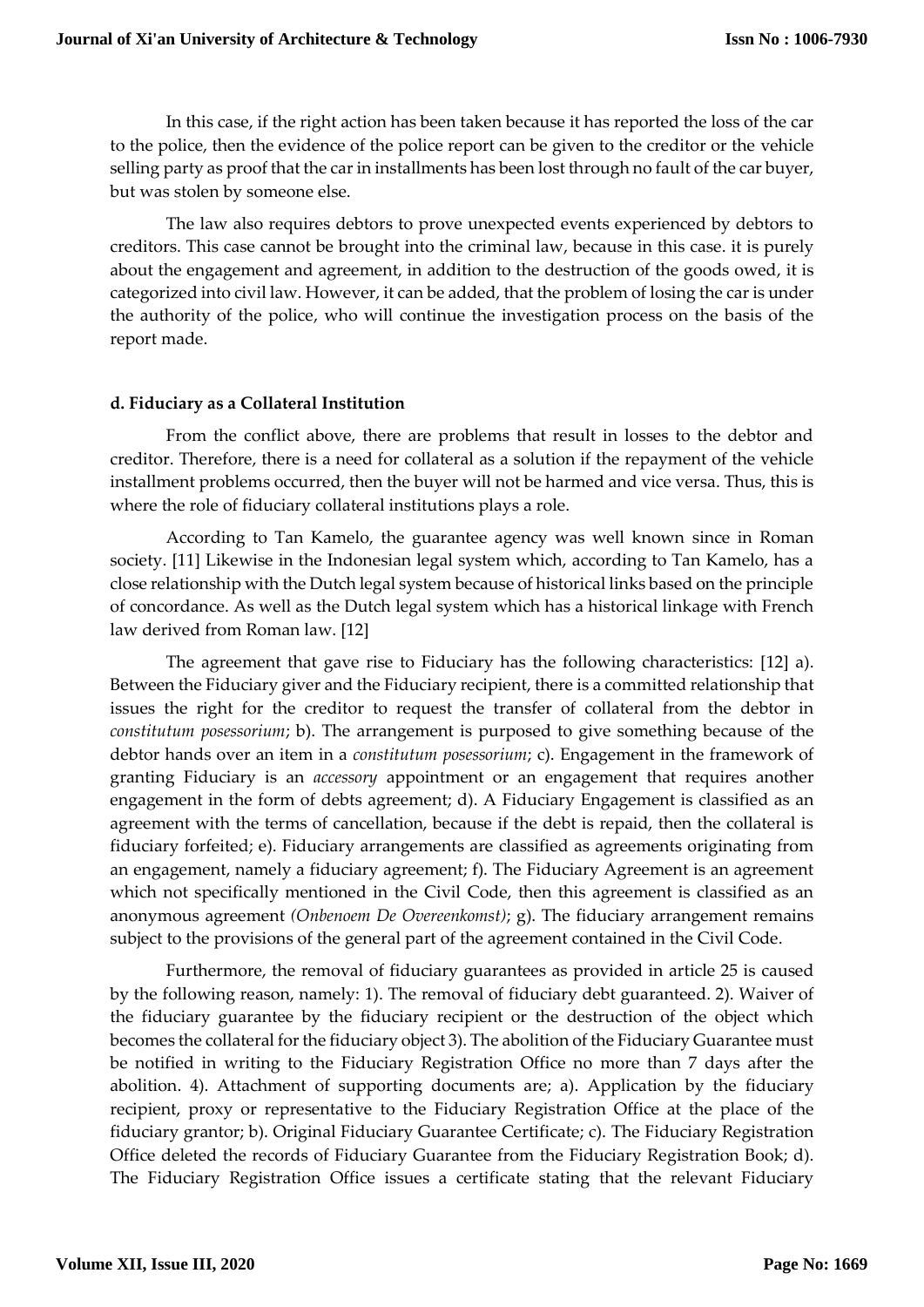Guarantee Certificate is no longer valid and the certificate is crossed out and kept in the Fiduciary Registration Office file.

If the object guaranteed by Fiduciary is destroyed, according to article 25 paragraph (2), then it will not vanish its insurance claim. With the abolition of the Fiduciary guarantee, the Fiduciary Recipients, in accordance with paragraph (3) article 25 of the Fiduciary Security Act, must notify the Fiduciary Registration Office of the abolition of the Fiduciary Guarantee by attaching a statement regarding the debt cancellation, the relinquishment of rights, or the destruction of Fiduciary Guarantee's objects. According to the Fiduciary Guarantee nature, the existence of a Fiduciary Guarantee depends on the existence of receivables guaranteed for repayment. If the receivables are canceled because of the cancellation of debt or because they are released, then the relevant Fiduciary Guarantee becomes abolished. What is meant by "debt cancellation" is partly due to repayment and evidence of debt abolished in the form of statements made by creditors? Furthermore, if an object of the Fiduciary Guarantee is destroyed and insured, then the insurance claim will be a substitute for the object of the Fiduciary Guarantee. With the removal of the Fiduciary Guarantee, according to article 26 paragraph (1), the Fiduciary Registration Office crossed out the recording of the Fiduciary Guarantee from the Fiduciary Register. Furthermore, the Fiduciary Registration Office in accordance with paragraph (2) issues a statement stating the relevant Fiduciary Guarantee certificate is no longer valid.

# **e. The Analysis of Insurance Law**

In the formal legal provisions, the conditions to apply for a loan in a bank are required collateral. Collateral is something used as a dependent in the form of money loans. Guarantees that can be accepted by banks are both physical or non-physical collateral. Physical collateral is in the form of goods, while non-physical collateral is in the form of an analyst. One of collateral that can be used in applying for credit is a fiduciary guarantee that including the physical guarantee.

The article 10 letter b of Law Number 42 of 1999 concerning Fiduciary Security mentioned that: [3] 1). Fiduciary Collateral covers the results of objects which becomes the object of Fiduciary collateral; 2). The Fiduciary Guarantee covers insurance claims, only when the Fiduciary Guarantee's object is insured. Also, the law Number 42 of 1999 concerning Fiduciary Guarantees claims the insurance when it becomes the object of collateral, however, in Law Number 40 of 2014 concerning Insurance, there are no rules that specifically govern fiduciary guarantees, as well as in the Law Number 10 of 1998 concerning Banking. It can be concluded that there is a blurring of norms against fiduciary guarantees in the Banking and Insurance law, due to the absence of clear rules but still implemented.

An agreement is expected to run and be fulfilled in accordance with the purpose that has been set up before, including a fiduciary guarantee, but under certain conditions, the realization of the credit agreement cannot run as it should. Therefore, the increasing credit growth is usually accompanied by an increase in non-performing loans, although the percentage of the amount and increase are small, this credit freeze will affect the health of banks. As in the credit, agreement occurred between the bank and the debtor, collateral items provided by the debtor to the bank, such as motor vehicles, machine tools that are burdened with fiduciary collateral. Then, how was the debtor's responsibility for collateral lost or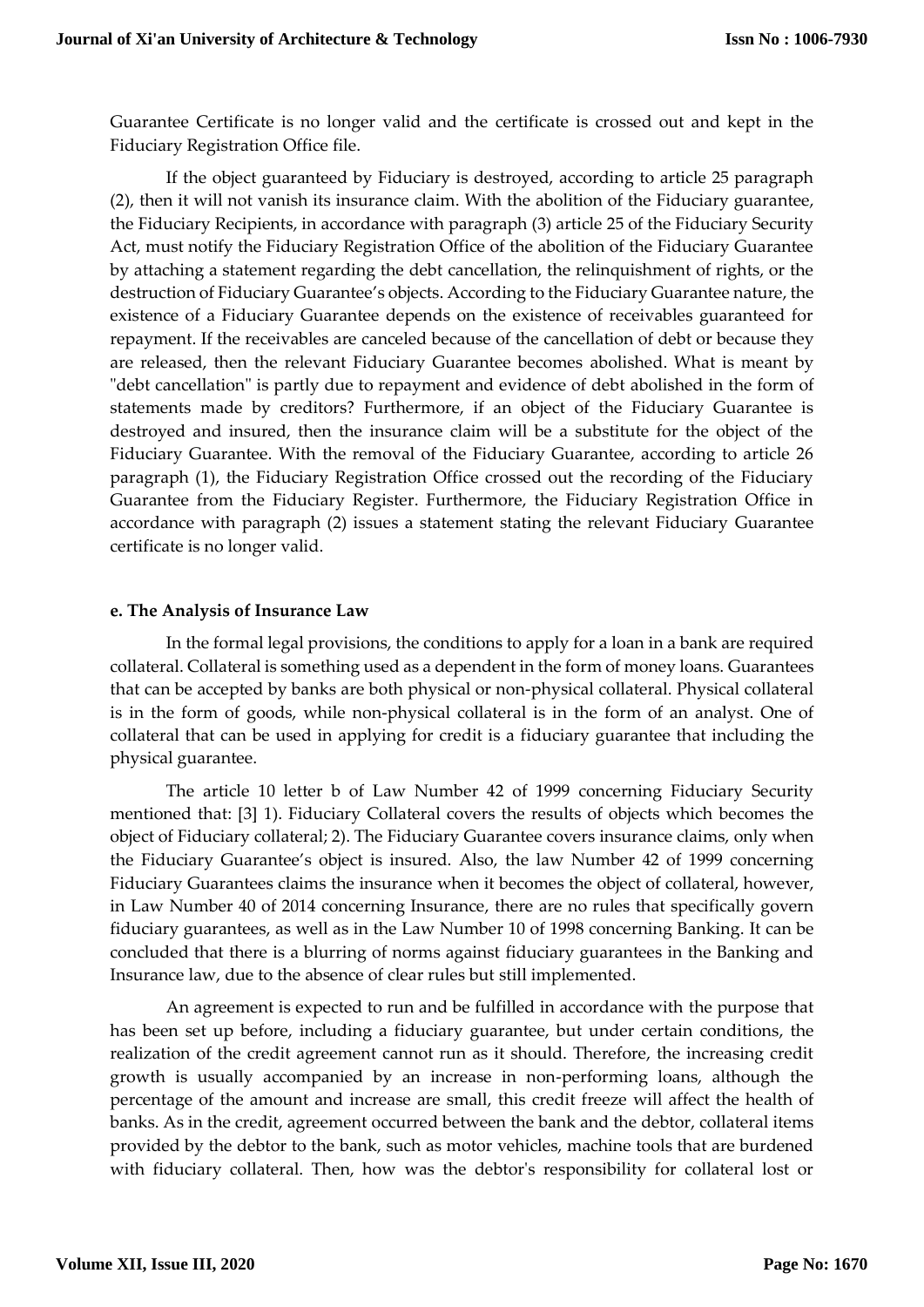destroyed in a credit agreement? Is not the collateral used as a condition for applying for credit? whereas the debtor who provided the collateral object has removed or destroyed the collateral object. In addition, the creditor or bank that has given credit to the debtor has insured the fiduciary collateral. The Bank itself is the insured party in the insurance agreement.

The relationship between the bank and the customer is based on the two most-related elements, namely law, and trust. A bank can only carry out activities and develop if the public "believes" to place their money in the banking products which are available at the bank.

Credit criteria that can be guaranteed in insurance are loans that are given: a). Based on credit norms that are health, reasonable and generally accepted; b). In accordance with the manual lending according to the Decree of Bank Indonesia; c). To the debtor who has a business license determined by the authorities and is not contrary to law; d). To debtors who are not in the process of bankruptcy or have been declared bankrupt or disbanded by law; e). To debtors who do not have credit arrears classified as doubtful credit quality. While Risk is " uncertainty in the future about a loss" [13] or the risk that may occur during the period between the granting and repayment of the credit, therefore, in order to secure the lending and cover the possibility of default from the borrowing-fund customers, a collateral binding is held.

In the view of the standard motorcycle's insurance payment, as one of fiduciary collateral, it said that this coverage guarantees loss and or damage to the motorcycle and or insured interests that are directly caused by; a). accident, collision, overturned, slip, or fall; b). crime; c). theft, including that, was preceded or accompanied or followed by violence or threats of violence as referred to in Article 362, 363 of paragraph (3), (4), (5) and Article 365 of the Criminal Code; d). fire, including (1) fire due to the other adjacent objects or storage facilities for motorcycle; (2) fires caused by lightning strikes; (3) damage due to water and or other tools used to prevent or extinguish fires; (4) the destruction of all or part of motorcycle on the orders of the competent authority in the effort to prevent the spread of fire.

Therefore, it was agreed between the parties to determine the payment of premiums as a form of collateral in order to avoid losses to one of the parties when things happen that are not desirable. According to article 1 paragraph (26) of Law Number 40 of 2014, [14] Premiums are a sum of money determined by an Insurance Company or reinsurance company and approved by the Policy Holder to be paid based on an Insurance agreement or reinsurance agreement, or an amount of money determined based on statutory provisions the laws underlying the insurance program are mandatory to obtain benefits.

In the insurance policy, movable property or motorcycle, in the provisions of article 7 regarding payment of premiums, it is stated that:

*Firstly*; the requirements of the guarantor's responsibility for insurance coverage are based on the policy provided that every premium owed must be paid in full and has actually been received in full by the guarantor, in the case of a). the period of coverage is 30 (thirty) days or more, the payment of premium payment must be made within a period of 14 (fourteen) calendar days from the date that the policy starts to take effect; b). The period of coverage is less than 30 (thirty) days, payment of premium must be made at the time the policy is issued.

*Secondly*; Payment of premiums can fulfill through cash, check, crossed checks, transfers or by other means agreed between the Insurer and the Insured. The guarantor is considered to have received premium payments, when: a). receipt of cash payments, or b). the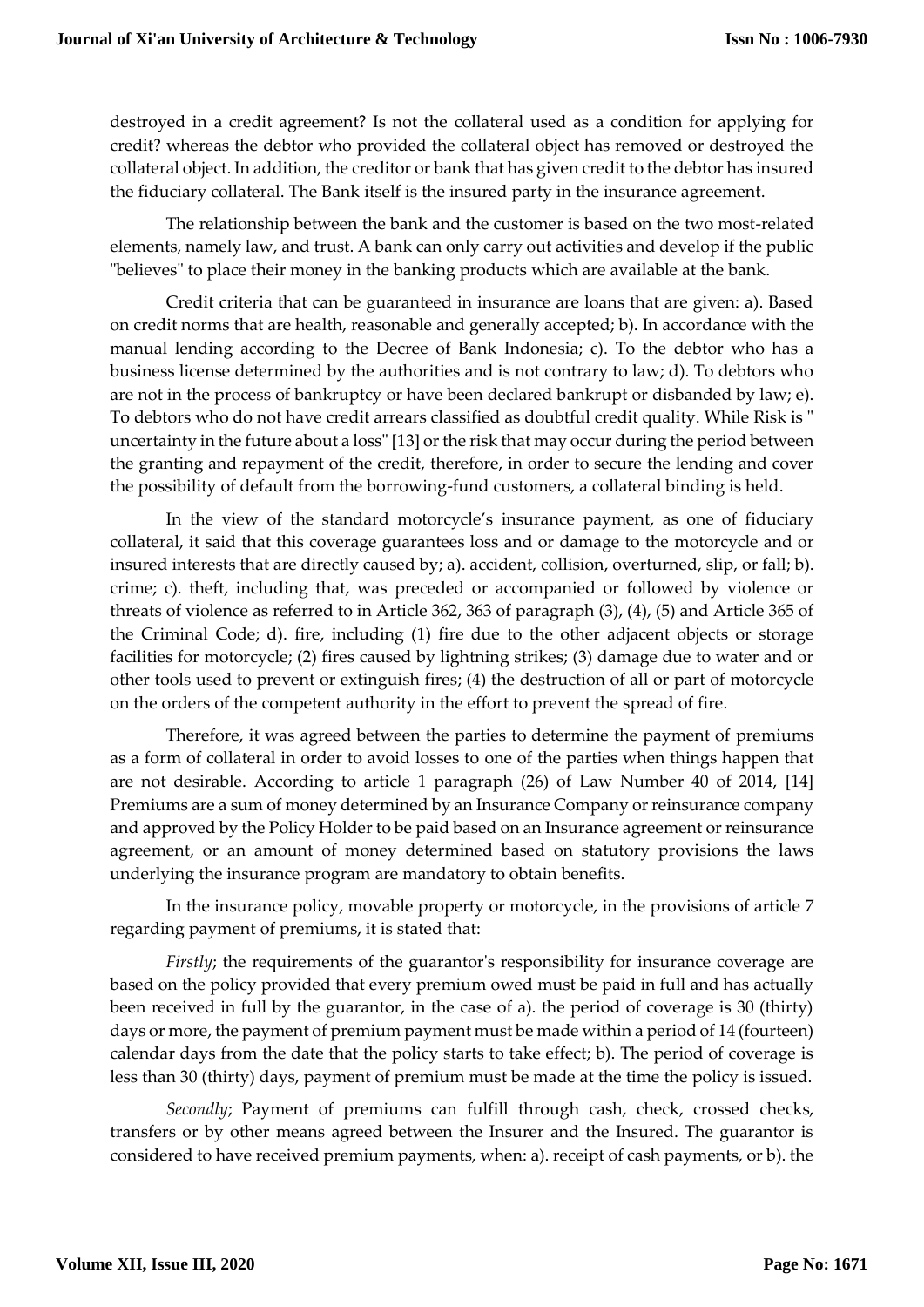premium concerned has entered the Insurer bank account or c). The guarantor has agreed to pay the premium, d). concerned in writing.

The term of the credit insurance agreement with fiduciary collateral is the expiration date of the agreement between the bank and the insurance party. The period of insurance coverage for fiduciary collateral is adjusted to the needs of the Insured. It can be applicable for one year, less than one year or more than one year and can also be adjusted to the term of the credit agreement provided by the bank to its customers. [13]

Law Number 42 of 1999 concerning Fiduciary Guarantees does not specifically explain the cause and effect of collateral damage. Regarding the destruction of collateral is only mentioned that the destruction of a collateral object is one of the reasons to remove the fiduciary collateral. Therefore, it does not appear in detail what is meant by the destruction of the collateral object of the fiduciary guarantee. However, according to the interpretation of the general understanding of the word "destroyed", it is interpreted as the disappearance or loss of goods which becomes the object of collateral. In Article 4 of Law Number 42 of 1999 concerning Fiduciary Guarantees stated that: "Fiduciary Guarantee is a follow-up agreement of a basic agreement that raises the obligation for the parties to fulfill an achievement." While the characteristics of an additional agreement *(accessoir)* are that the agreement cannot stand alone, then its termination depends on the termination of the principal agreement. Thus, the main agreement is the debt and receivable agreement as a fiduciary guarantee as an additional agreement *(accessoir).*

Since fiduciary guarantees are in the form of movable property, then the insured's goal is to avoid risk such as the destruction or loss of fiduciary collateral in the debtor which can cause a loss to the creditor. Insurance associated with the banking world is more focused on credit guarantee insurance or a field of general insurance which includes: 1). Fire insurance; 2). Marine insurance; 3). Motor vehicle insurance.

Supplementary to this, credit insurance protection is also provided by the insured party to Commercial Banks or Financing Institutions to avoid the risk of failure of debtors in paying off credit facilities or cash loans, such as working capital loans, trade loans, and others. Credit insurance is closely related to banking services, especially in the field of credit, which is always associated with credit guarantees in the form of movable and immovable property which may be subject to the risk that could result in losses to the owner of the goods and banks as credit providers. Credit insurance aims to protect credit providers from the possibility of not receiving the money given to their customers and to help the activities, direction, and security of credit, both bank loans and other credit outside the banking.

One example of a movable insurance policy is the "Motor Vehicle Insurance Standards Policy" in article 1 (3) on Guarantees for motor vehicles, says that guarantees is covering the lost caused by theft, including that was preceded or accompanied or followed by violence or threats of violence as referred to in Article 362, 363 paragraph (3), (4), (5) and Article 365 of the Criminal Code. Under these conditions, the risk of destruction of fiduciary collateral is becoming the responsibility of the guarantor or the insurance company.

Moreover, the liability of insurance against the destruction of collateral in the credit agreement is a consequence of the incident that occurred. The insurance will pay compensation to the insured namely the bank in accordance with the loss suffered or the value of the destroyed fiduciary object. Compensation for losses by the insurance company as the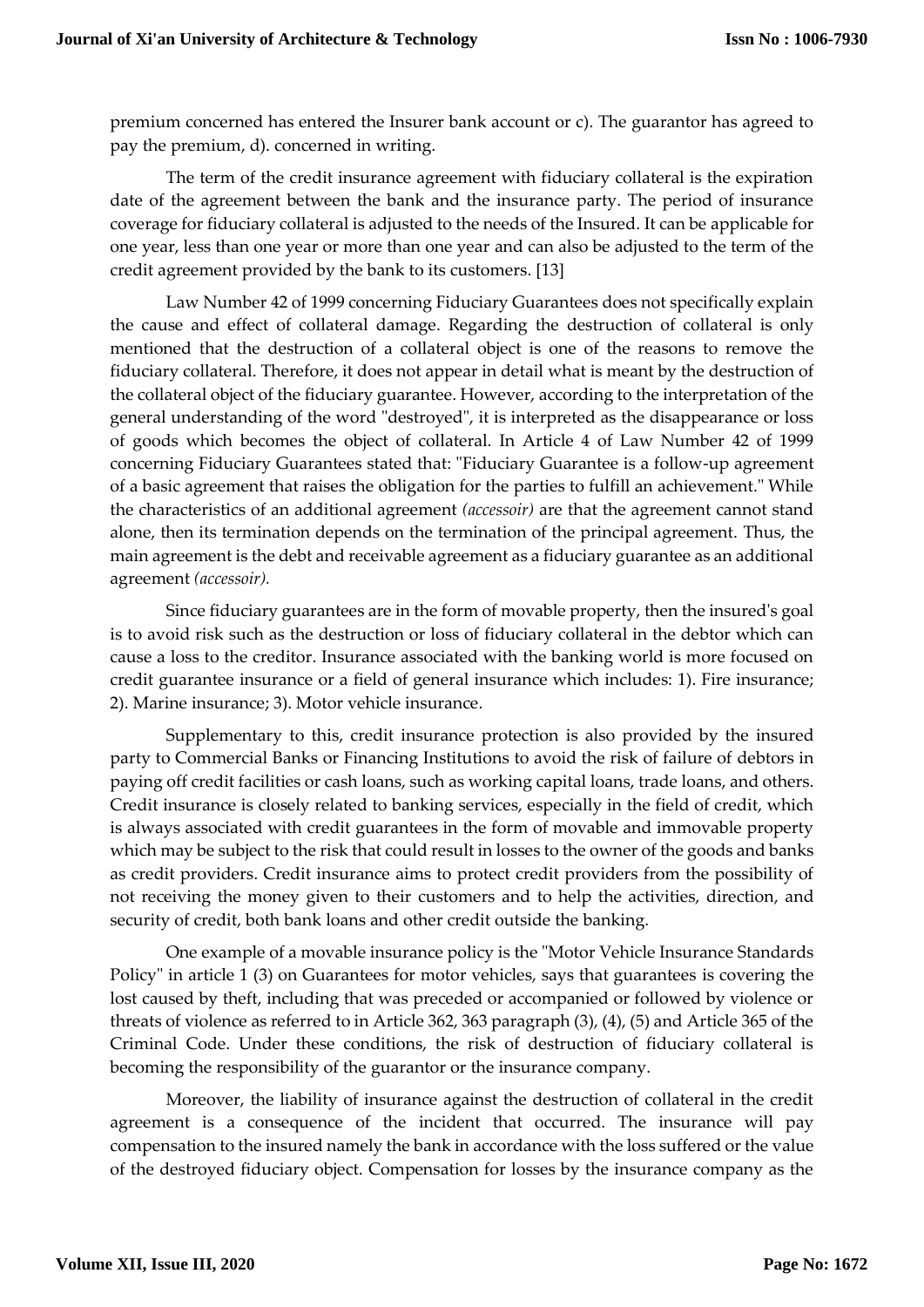guarantor for the destruction of the fiduciary security object is using the requirement that there are no intentional elements on the debtor side.

#### **4. Conclusion**

From the discussion above, it can be concluded that the problems related to the legal policy on the use of fiduciary deeds in the loan agreement are as follows:

*First*, the legal policy for the use of a fiduciary deed in the loan agreement stated in Article 9 of Law Number 42 of 1999 concerning Fiduciary Guarantee (*UUJF*) cannot provide legal certainty for creditors as fiduciary recipients in fiduciary guarantees for receivables, because it still contains legal obscurity and no further related arrangements (incompletely norm). In order to analyze the legal protection for fiduciary recipients who use the collateral is in the form of receivables based on the List of Receivables made by the fiduciary giver in Article 9 of Law Number 42 Year 1999 concerning Fiduciary Guarantees and appropriate forms of legal protection construction for fiduciary recipients whose fiduciary object in the form of receivables in the future.

*Second*, a solution to reduce the risk of loss to those who come into a motorcycle loan agreement that loses in the form of a fiduciary legal guarantee in which the creditor has preferential rights, namely the right to overtake owned by the fiduciary recipient to take repayment of the receivables from the execution of objects that are the object of collateral fiduciary, in accordance with Article 27 Paragraph (2) UUJF.

# References

| $[1]$ | Subekti and R. Tjitrosoedibio, Kamus Hukum, Jakarta: PT. Pradnya<br>Paramita, 1979, p. 46.                                                                                                            |
|-------|-------------------------------------------------------------------------------------------------------------------------------------------------------------------------------------------------------|
| $[2]$ | N. Tunisa, "Peran Otoritas Jasa Keuangan Terhadap Pengawasan<br>Pendaftaran Jaminan Fidusia," Jurnal Cita Hukum [Online], vol. 3, no. 2,<br>p. 362, 2015.                                             |
| [3]   | Undang-Undang, "concerning Fiduciary Garantees," Number 42 of<br>1999.                                                                                                                                |
| [4]   | S. S. M. Sofwan, Beberapa Masalah Pelaksanaan Lembaga Jaminan<br>Khususnya Fiducia di Dalam Praktik dan Perkembangannya di<br>Indonesia, Yogyakarta: Fakultas Hukum Universitas Gadjah Mada,<br>1977. |
| [5]   | Sularto, "Perlindungan Hukum Kreditur Separatis dalam Kepailitan,"<br>Mimbar Hukum, vol. 24, no. 2, p. 245, Juni 2012.                                                                                |
| [6]   | "Decision of the Contstitutional Court," number 18/PUU-XVII/2019.                                                                                                                                     |